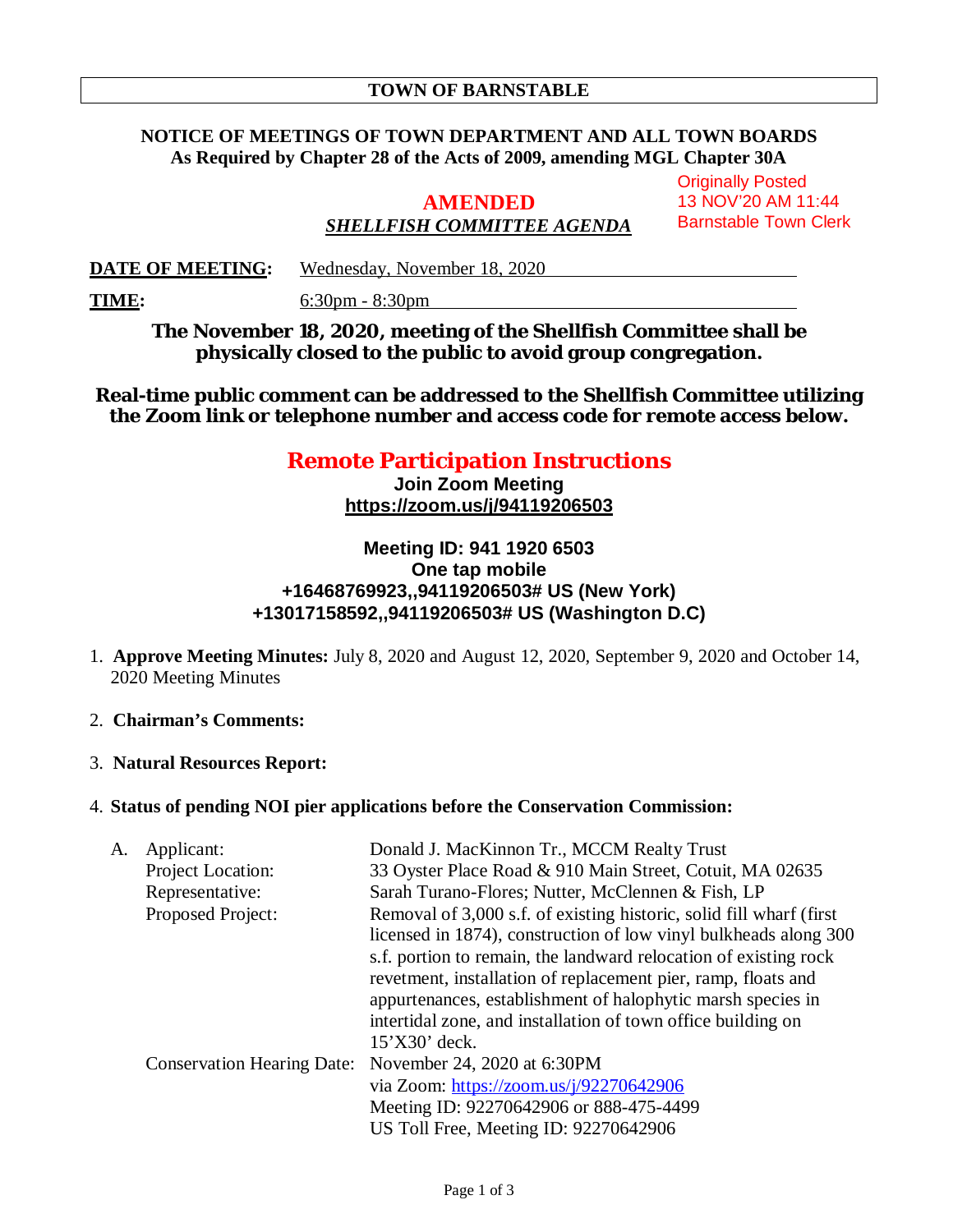| Β. | Applicant:        | <b>Chrisjen Realty Trust</b>                                     |
|----|-------------------|------------------------------------------------------------------|
|    | Project Location: | 86 Sand Point, Osterville, MA 02655                              |
|    | Representative:   | John O'Dea, P.E., Sullivan Engineering, Inc.                     |
|    | Proposed Project: | Proposed maintenance dredging to -4 MLW from an area roughly     |
|    |                   | 150' x 70' around existing pier with beneficial reuse on site as |
|    |                   | beach and dune nourishment.                                      |
|    |                   | Conservation Hearing Date: December 1, 2020 at 6:30PM            |
|    |                   | via Zoom: https://zoom.us/j/935888787796                         |
|    |                   | Meeting ID: 9358 8878 7796 or 888-475-4499                       |
|    |                   | US Toll Free, Meeting ID: 9358 8878 7796                         |
|    |                   |                                                                  |

#### 5. **New Business:**

A. Notification of shellfish aquaculture licensed site renewal application:

| Applicant:      | Kevin J. Flaherty                                                               |                                               |  |
|-----------------|---------------------------------------------------------------------------------|-----------------------------------------------|--|
| Application:    | Renewal of site (ng037, 2.01 acres) licensed to Kevin J. Flaherty (license #15- |                                               |  |
|                 | 01), and issuance of a new license for a period of 10 years.                    |                                               |  |
| Location:       | Site ng037: A designated portion (2.01 acres) of intertidal flat in the mid-    |                                               |  |
|                 | Barnstable Harbor north of Duck Island as recorded on a map at the G.I.S.       |                                               |  |
|                 | Unit.                                                                           |                                               |  |
| Public Hearing: | Date:                                                                           | Wednesday, December 9, 2020                   |  |
|                 | Time:                                                                           | $10:00$ A.M.                                  |  |
|                 | Place:                                                                          | via Zoom: https://zoom.us/j/94265277760       |  |
|                 |                                                                                 | Meeting ID: 942 6527 7760                     |  |
|                 |                                                                                 | One tap mobile                                |  |
|                 |                                                                                 | $+16468769923,94265277760\# US (New York)$    |  |
|                 |                                                                                 | +13017158592,94265277760# US (Washington D.C) |  |

#### B. Meeting Schedule for 2021.

Second Wednesday of every month, 6:30pm-8:30pm VIA ZOOM until further notice.

| May 12, 2021    | September 8, 2021 |
|-----------------|-------------------|
| June 9, 2021    | October 13, 2021  |
| July 14, 2021   | November 10, 2021 |
| August 11, 2021 | December 8, 2021  |
|                 |                   |

C. General Discussion: Potential for quahog dragging in areas of Town: Marstons Mill River 2021

#### 6. **Old Business:** None.

#### 7. **Special Presentations:**

A. Jake Angelo - Monthly Documentation of Embayment Bottoms

### 8. **Matters not reasonably anticipated by the Chair:**